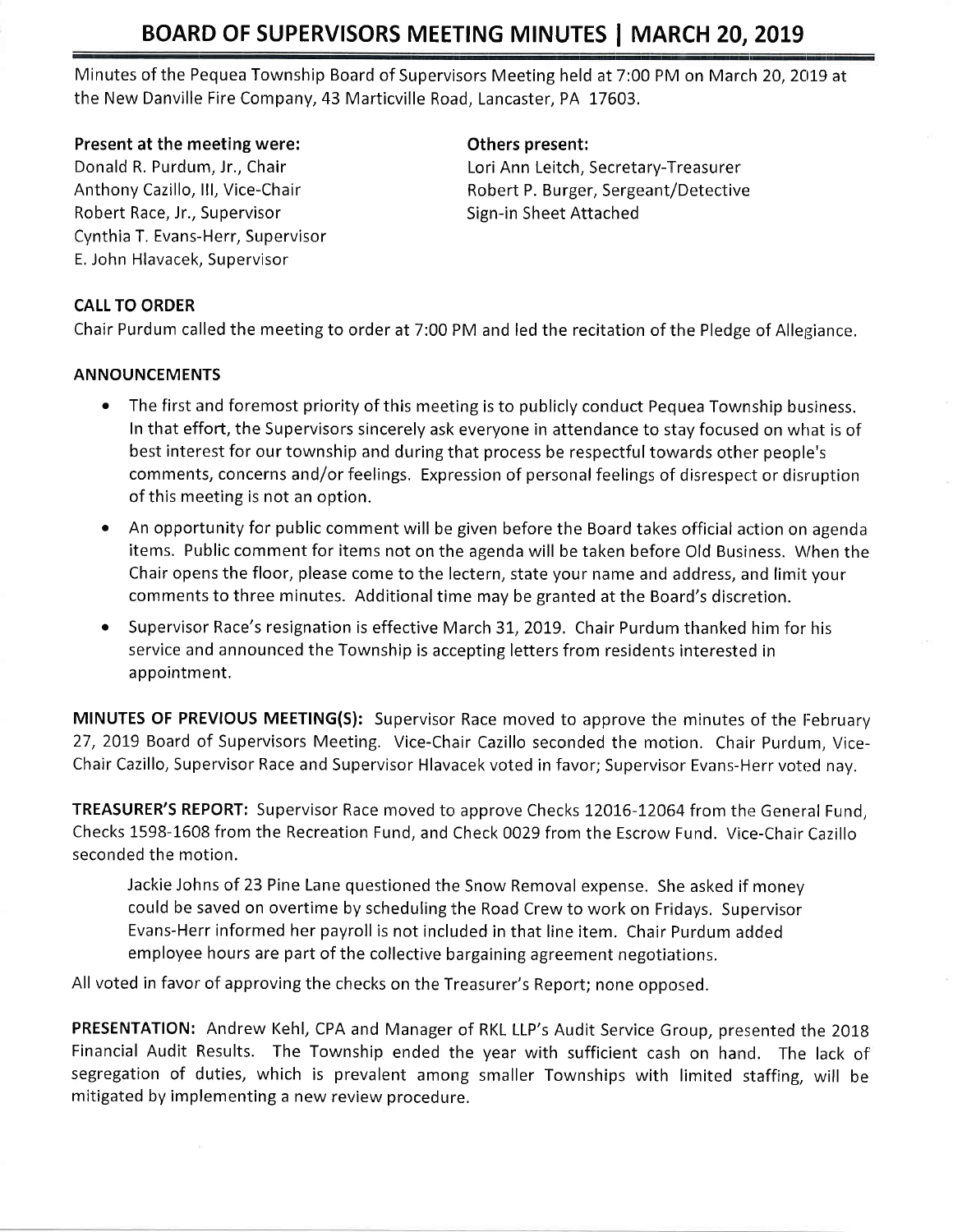### PUBLIC COMMENTS:

Richard Cummings of 320 Pleasant View Drive sought clarification on a comment he heard from Supervisor Evans-Herr regarding the possible dissolution of the Pequea Township Police Department. Chair Purdum responded the Board of Supervisors has not had any such discussion. V'ice-Chair Cazillo and Supervisor Race concurred, Supervisor Evans-Herr said she is glad the rumor is being dispelled.

Tom Haas of 2194 New Danville Pike is appalled Supervisor Evans-Herr perpetuated a rumor about disbanding the Police Department, He then requested an accounting of the Southern Regional Police Commission funds. Chair Purdum offered to share the redacted bank statement. Lastlv Mr. Haas asked for a report on the archery hunt at the next meeting.

Keith Haun of 16 Cobblestone Drive believes the Township should address the stormwater issue on his property because the Board of Supervisors approved the plan thirty years ago. Supervisor Hlavacek replied stormwater requirements were not the same then as they are today. Chair Purdum added the Township is not responsible for personal property. Supervisor Evans-Herr stated the Township Engineer has evaluated the site and will determine the best solution.

Ken Adams of 39 Cobblestone Drive appreciated hearing the positive audit results. He then thanked Supervisor Race for dedicating his time to Pequea Township.

#### OLD BUSINESS:

1. Discuss proposed Zoning Ordinance Amendment to delete a section relating to Fences and Walls, to delete a section relating to Screening, and to provide Regulations for the Governing of Short-Term Rentals - Chair Purdum moved to direct the Pequea Township Planning Commission to prepare a draft Zoning Ordinance Amendment for the Board of Supervisors to consider. Supervisor Race seconded the motion. All voted in favor; none opposed.

#### NEW BUSINESS:

1. Consider approving the Millwood Road Lot 1 Preliminary/Final Land Development Plan and Stormwater Management Plan - Chair Purdum moved to approve the Millwood Road Lot 1 Preliminary/Final Land Development Plan and Stormwater Management Plan subject to the terms and conditions stated in the Solanco Engineering Associates, LLC review letter dated February 20,2019. Supervisor Evans-Herr seconded the motion.

> Mr. Adams expressed a safety concern with the clear sight triangle modification. Supervisor Evans-Herr informed him the plan adheres to PennDOT requirements. Todd Vaughn of David Miller/Associates, the firrn engineering the plan, explained the clear sight triangle is not the same as the safe stopping sight distance.

All voted in favor of conditionally approving the plan; none opposed.

2. Consider approving Holding Tank Agreement for 3650 Willow Street Pike South - Chair Purdum moved to approve the Holding Tank Agreement for 3650 Willow Street Pike South subject to the applicant providing a properly notarized signature on the document. Supervisor Evans-Herr seconded the motion. All voted in favor; none opposed.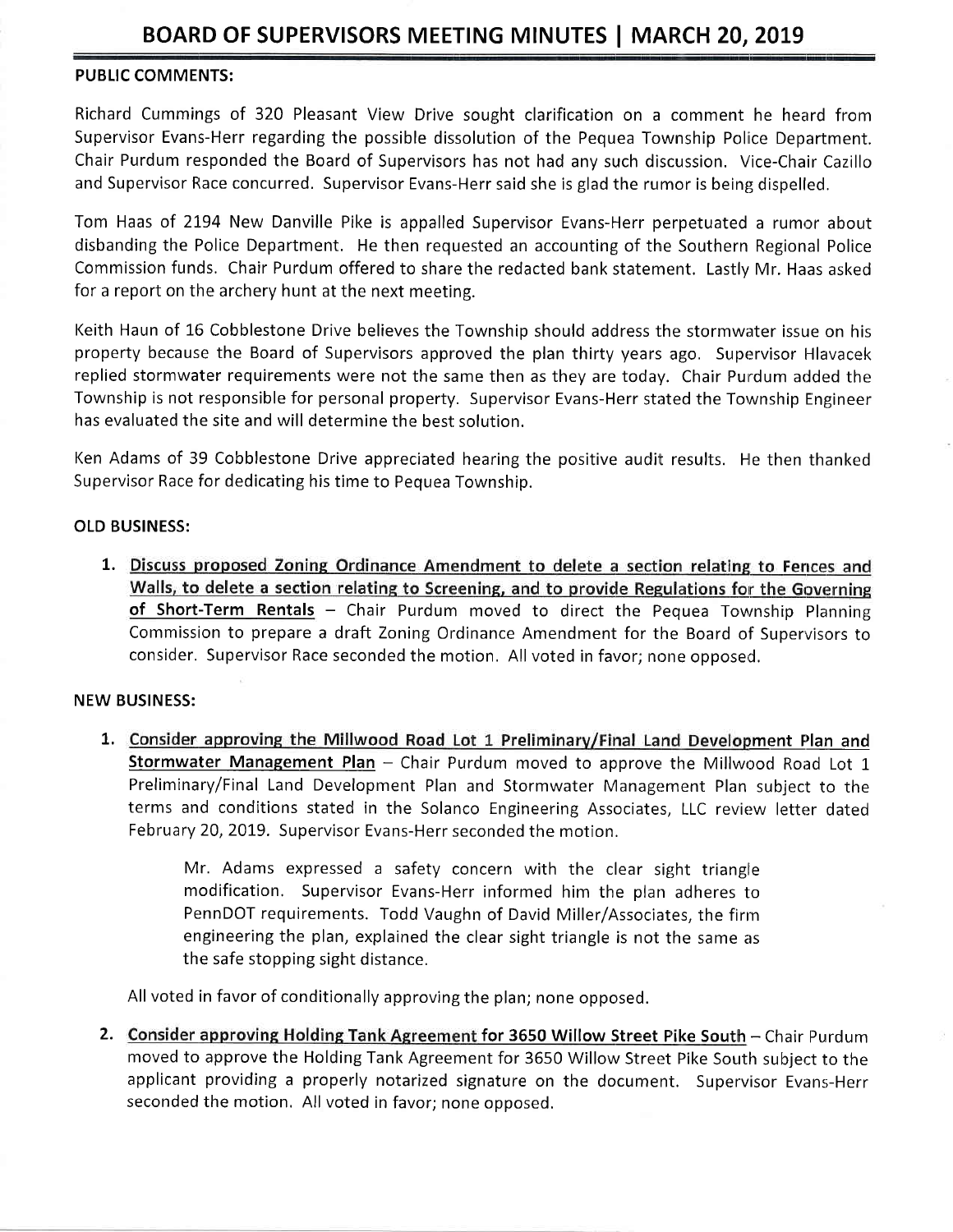# BOARD OF SUPERVISORS MEETING MINUTES | MARCH 20, 2019

- 3. Consider amount of Treasurer Bond Supervisor Evans-Herr moved to take no action on this agenda item, keeping the Treasurer Bond at two million dollars. Supervisor Race seconded the motion. All voted in favor; none opposed,
- 4. Consider request from Lancaster County Drug Task Force The Lancaster County Drug Task Force requested a contribution from Pequea Township. No funds were budgeted for this expense. Supervisor Evans-Herr moved to take no action. Chair Purdum seconded the motion. All voted in favor; none opposed.
- 5. Consider approving Chapter 1 and Chapter 2 of revised Police Policy Chair Purdum moved to approve Chapter 1 and Chapter 2 of the revised Police Policy. Supervisor Race seconded the motion, All voted in favor; none opposed.
- 6. Consider reorganizing union negotiating committee Chair Purdum moved to dissolve the union negotiating committee and hold an Executive Session immediately following the public meeting to discuss the matter further, Supervisor Evans-Herr seconded the motion.

Mr. Adams encouraged the Board to have a Supervisor present for all union negotiations and not turn the matter over to an attorney,

All voted in favor of dissolving the union negotiating committee; none opposed.

7. Consider planting 100 tree seedlings in the fall in the riparian buffer between Boxelder Row and the Pequea Creek - Vice-Chair Cazillo moved to approve volunteers planting 100 tree seedlings provided by The Chesapeake Bay Foundation in Silver Mine Park subject to sample probes confirming there are no drain tiles in the area. Chair Purdum seconded the motion.

> Rob Reidenbach of 330 Pleasant View Drive asked if the Township is current with its Municipal Separate Storm Sewer System (MS4) compliance. Supervisor Evans-Herr informed him the Township secured a five-year waiver in 2018.

All voted in favor of conditionally approving the planting; none opposed.

# REPORTS/UPDATES:

Pequea Township Police Department - Sergeant/Detective Burger delivered the monthly police report. Pequea Township Road Crew - Chair Purdum provided an update on the activities of the Road Crew. Lancaster Inter-Municipal Committee - Vice-Chair Cazillo verified the Township is automatically a member of the Lancaster County Clean Water Consortium through its LIMC membership.

Suburban Lancaster Sewer Authority - Supervisor Evans-Herr reported the Suburban Lancaster Sewer Authority is in a strong financial position as it begins its budget process,

Pequea Township Planning Commission - The Planning Commission reviewed the Preliminary/Final Land Development Plan and Stormwater Management Plan for Millwood Road Lot 1 at their February 27. 2019 meeting.

# ADJOURNMENT

Chair Purdum adjourned the meeting at B:28 PM.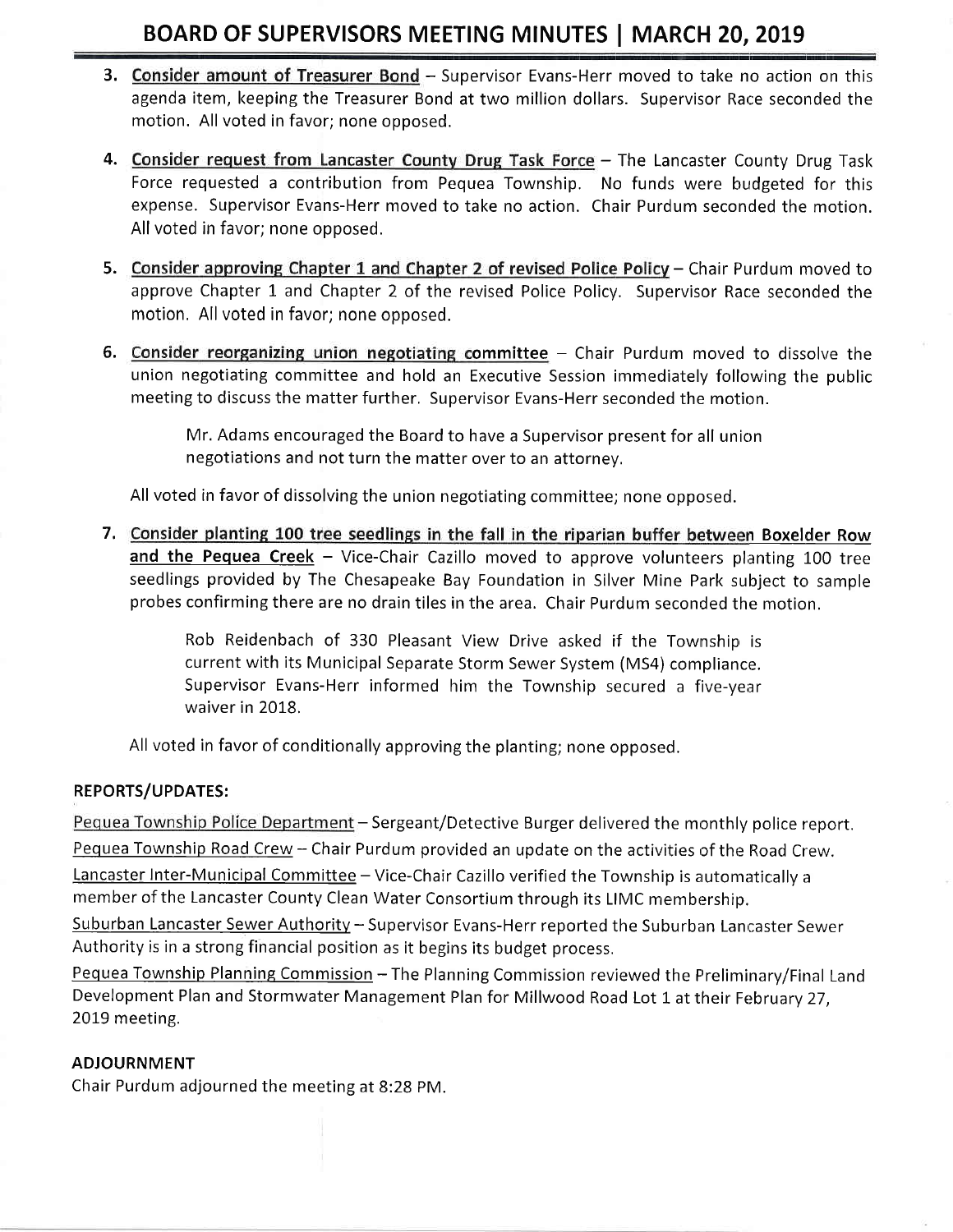Respectfully Submitted,

laulikore

Lori Ann Leitch, Secretary